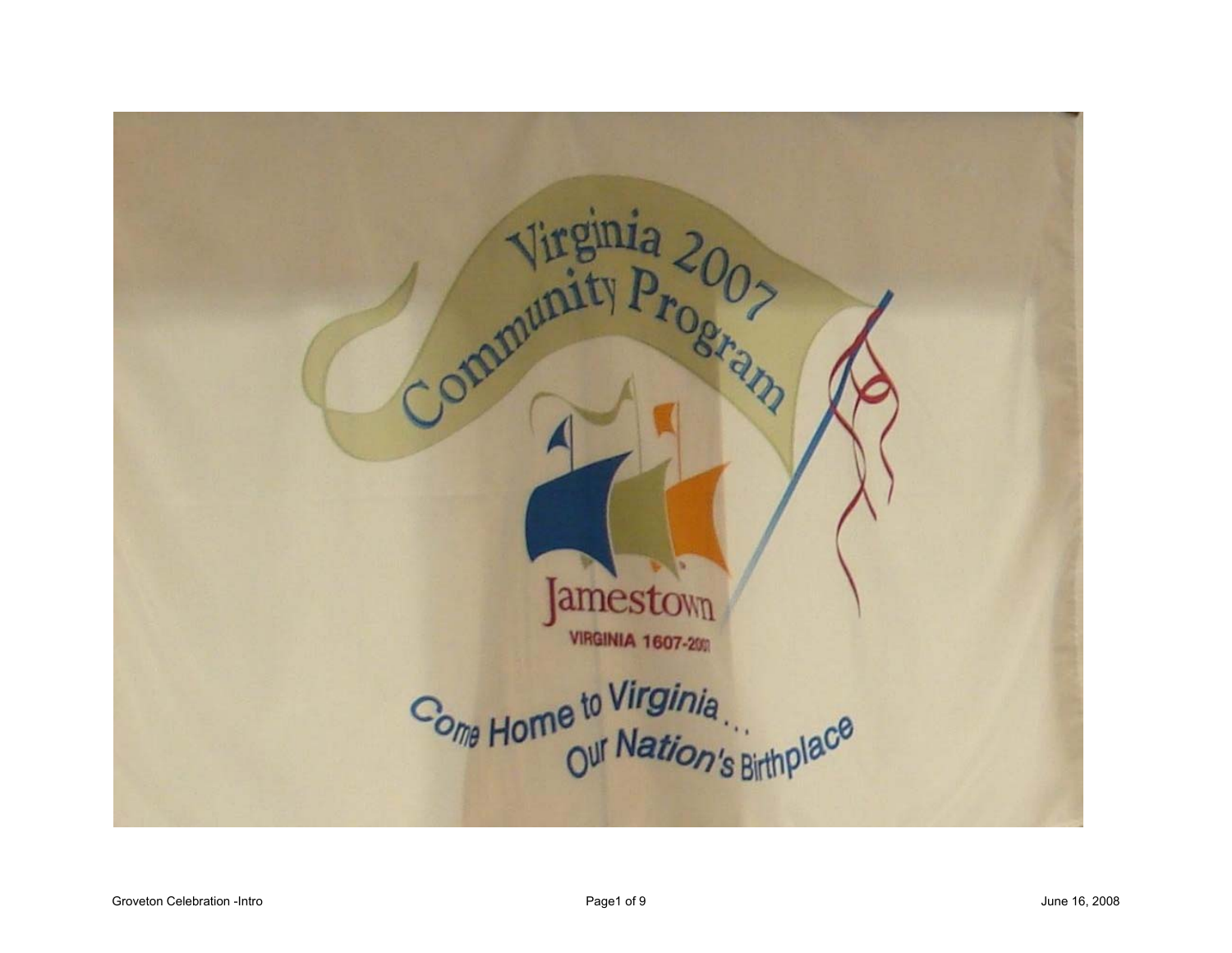

AMERICA'S 400<sup>th</sup> ANNIVERSARY CELEBRATION for the **GROVETON COMMUNITY** 

**WHEN:** June 16, 2008 at 7:00 p.m.

**WHERE:** Main School Lobby Groveton Elementary School 6900 Harrison Lane Alexandria, Virginia 22306

 Groveton was recognized as an official community in the Virginia 2007 Community Program commemorating the  $400<sup>th</sup>$  anniversary of the founding of Jamestown. Lee District Supervisor, Jeff McKay will honor this occasion with a dedication to Groveton Elementary School Principal, Richard Pollio and to St. Mark's Episcopal Church minister, Rev. John Weatherly. Among the invitees are Friends of Beacon Field Airport, Anna Marie and Harry Lehman; the author of "Images of Mount Vernon," Patrick O'Neill; the author of "This Forgotten Land," Don Hakenson; the Chairperson of Groveton's "Sister Communities," Spring Bank, and Gum Springs, Ed Hines; the former Lee District Supervisor Dana Kauffman; West Potomac High School Principal Rima Vesilind; Fairfax County Public School Division Superintendent Dr. Jack Dale; and Delegate Kris Amundson.

 Come join us and share the Groveton memories with some light refreshments.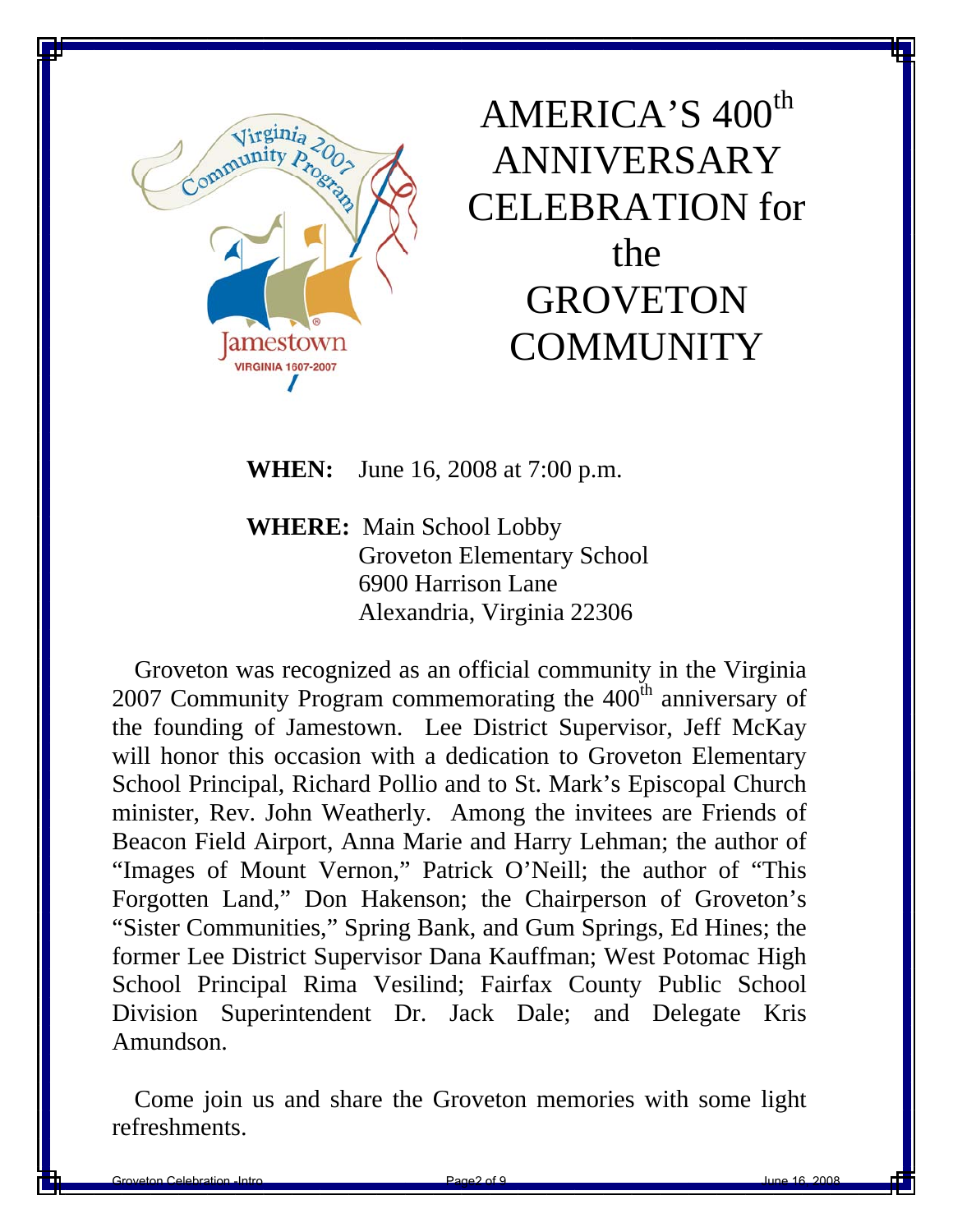*Introductions and* 

*Presentations*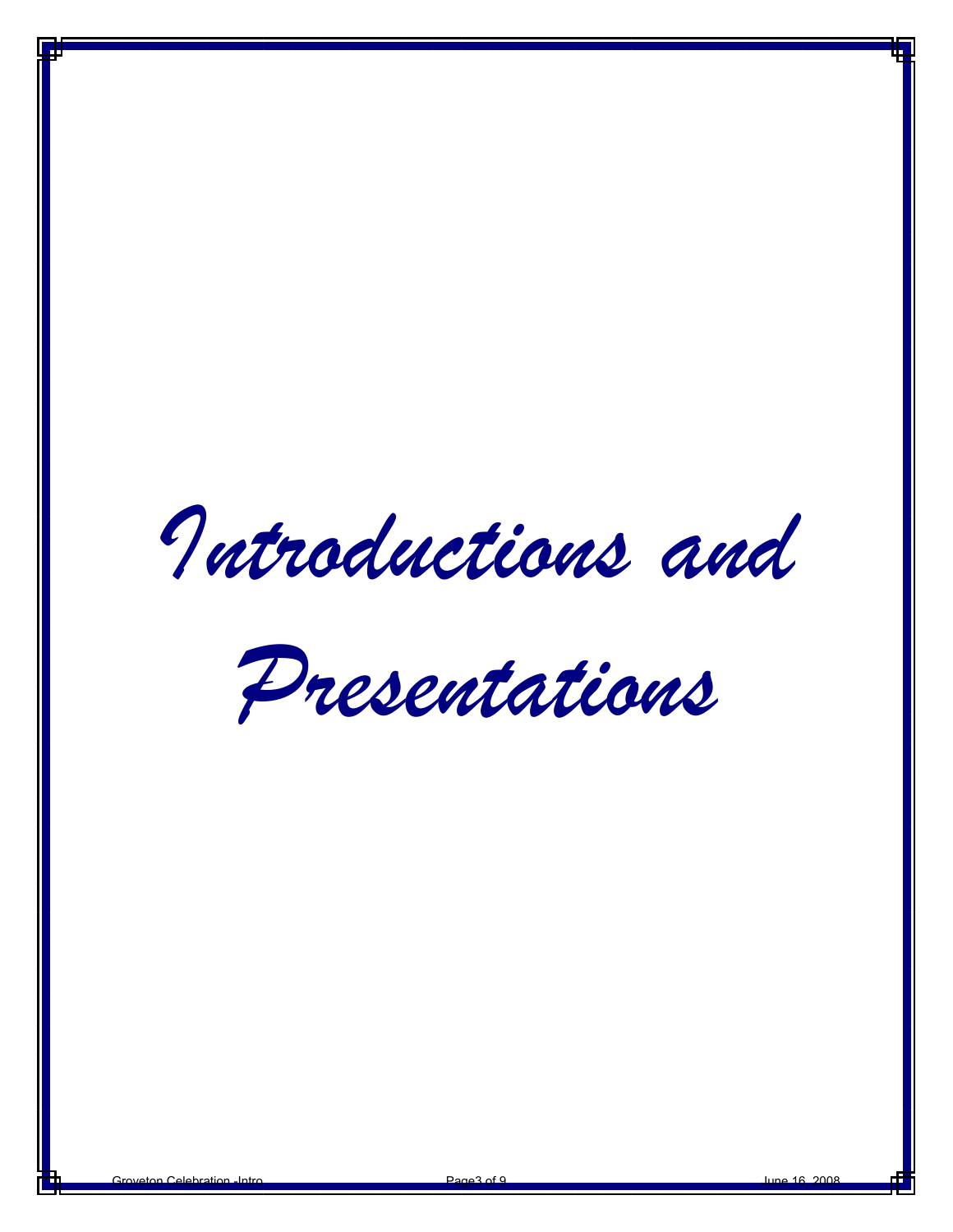

Annabel Baer, Groveton Virginia Civic Association President, presents the initial introductions of the invitees and welcomes all of the Groveton residents and St. Mark's Episcopal Church members.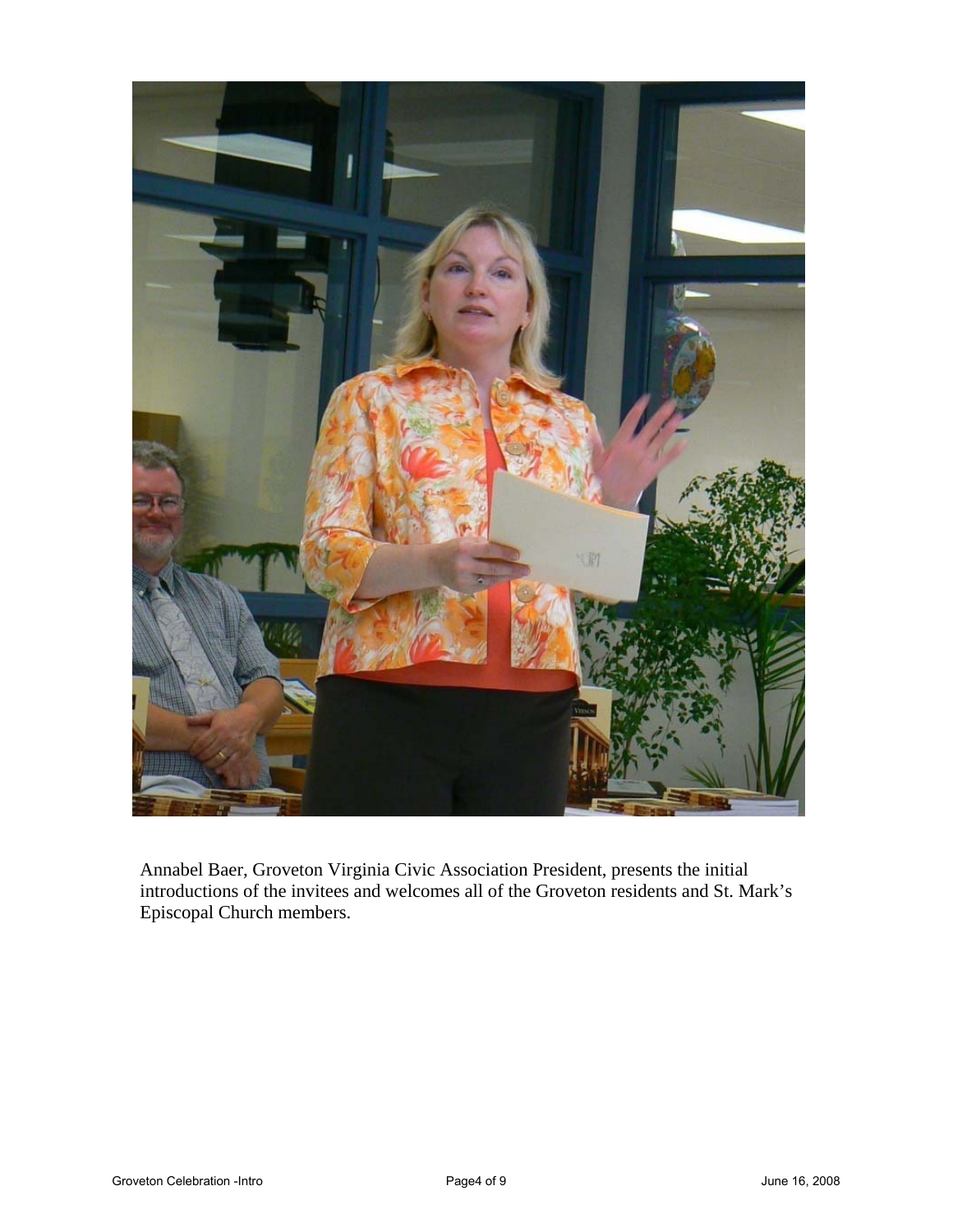

Lee District Supervisor Jeff McKay introduces the Groveton Event and recognizes the special invitees, Groveton Elementary School Principal Richard Pollio; St. Mark's Episcopal Church minister, Rev. John Weatherly; authors Patrick O'Neill and Don Hakenson; Ed Hines, Chairperson of Groveton's "sister communities" Spring Bank, and Gum Springs; and Fairfax County Public School Division Superintendent Dr. Jack Dale.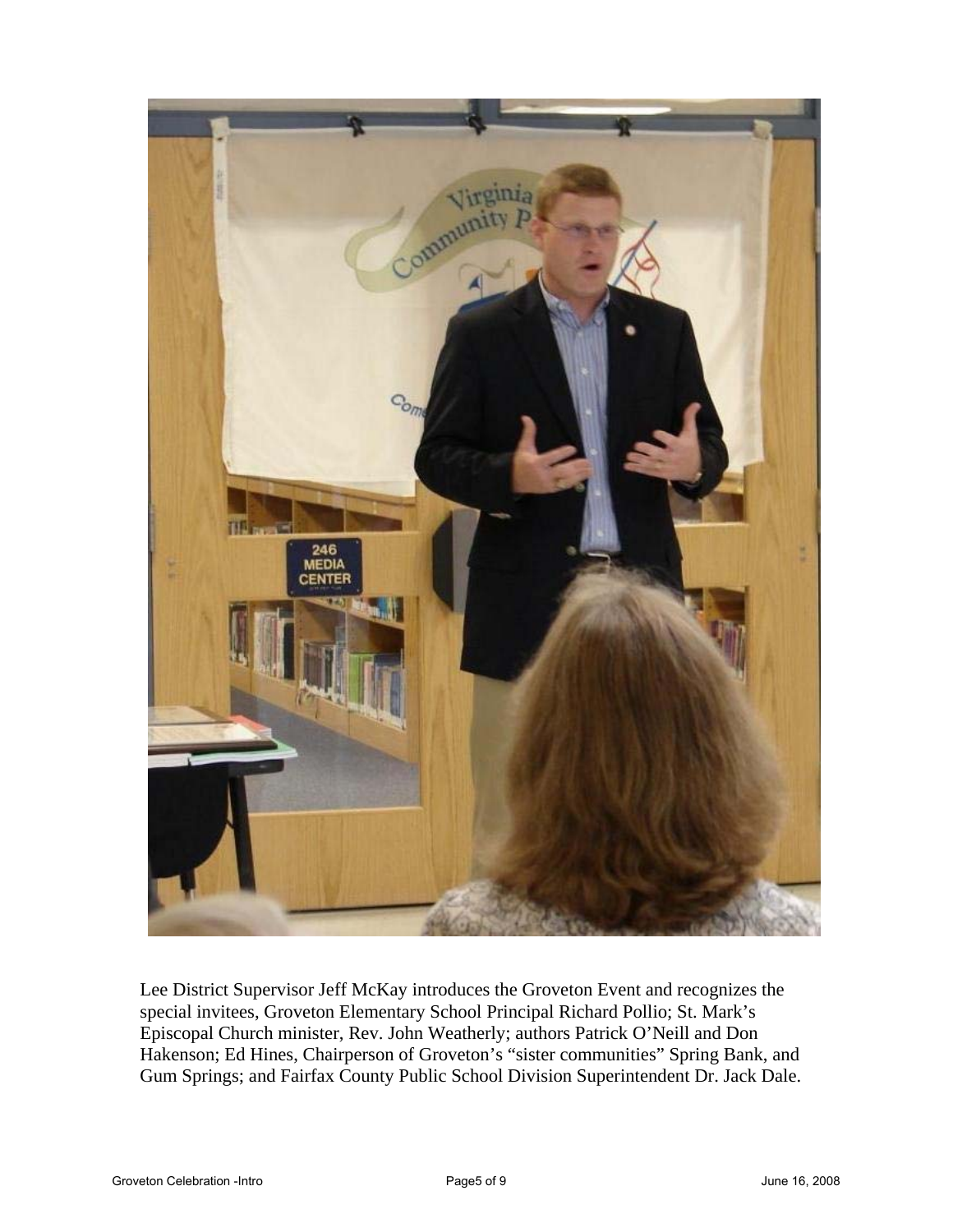

Lee District Supervisor Jeff McKay presents the Groveton Proclamation to the minister of St. Mark's Episcopal Church Rev. John Weatherly. This Proclamation is for the role that the early Groveton Mission played in the establishment of the little Groveton community and signed by Lee District Supervisor Jeff McKay.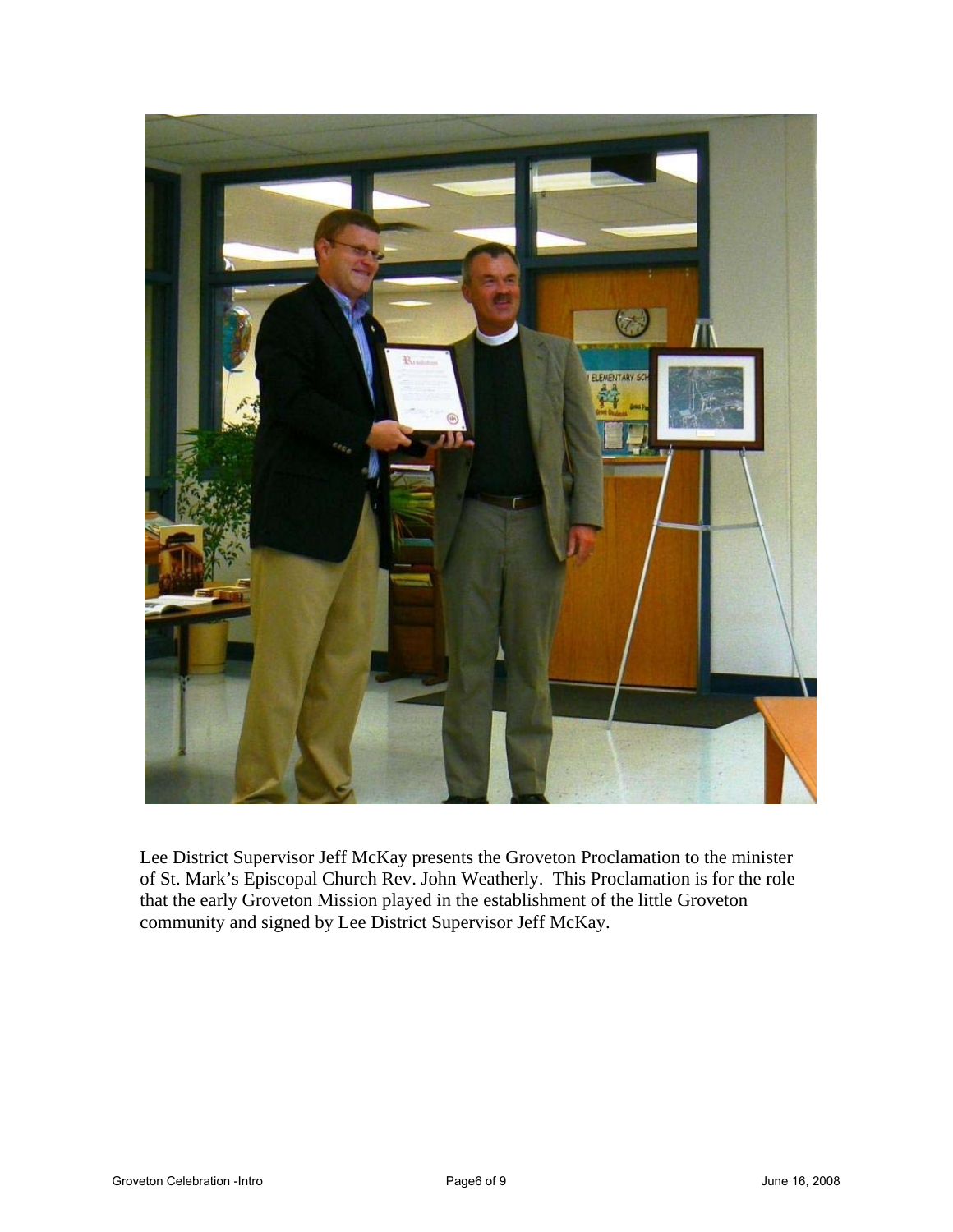

Lee District Supervisor Jeff McKay presents the Groveton Proclamation to the President of the Groveton Virginia Civic Association Annabel Baer. This Proclamation is for the role that Groveton played in the creation of a nation and signed by former Lee District Supervisor Dana Kauffman. Groveton Virginia Civic Association is the oldest civic association in Fairfax County.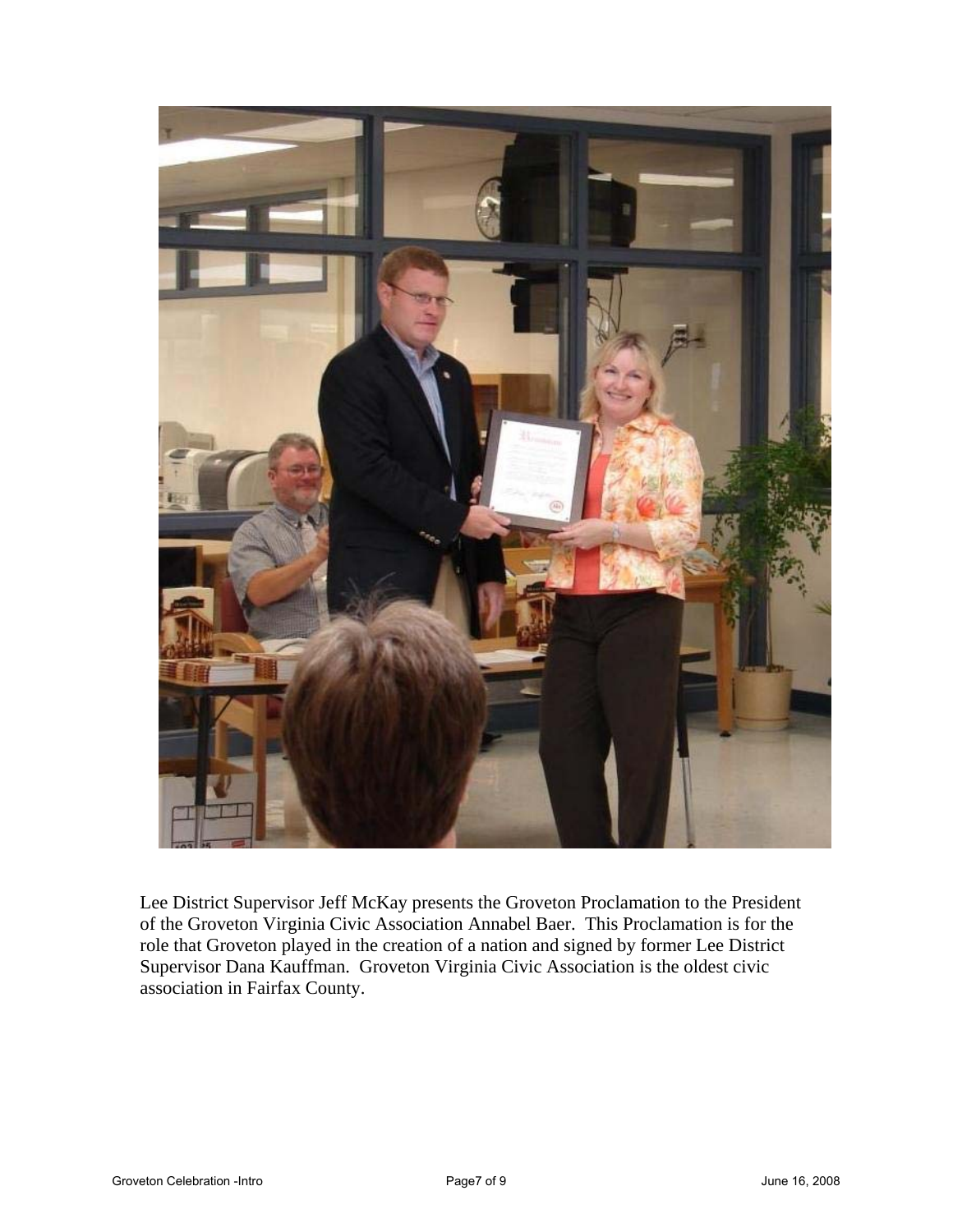

Lee District Supervisor Jeff McKay presents the Certificate of Recognition to the Groveton community as an official community in the Virginia 2007 Community Program commemorating the  $400<sup>th</sup>$  anniversary of the founding of Jamestown.